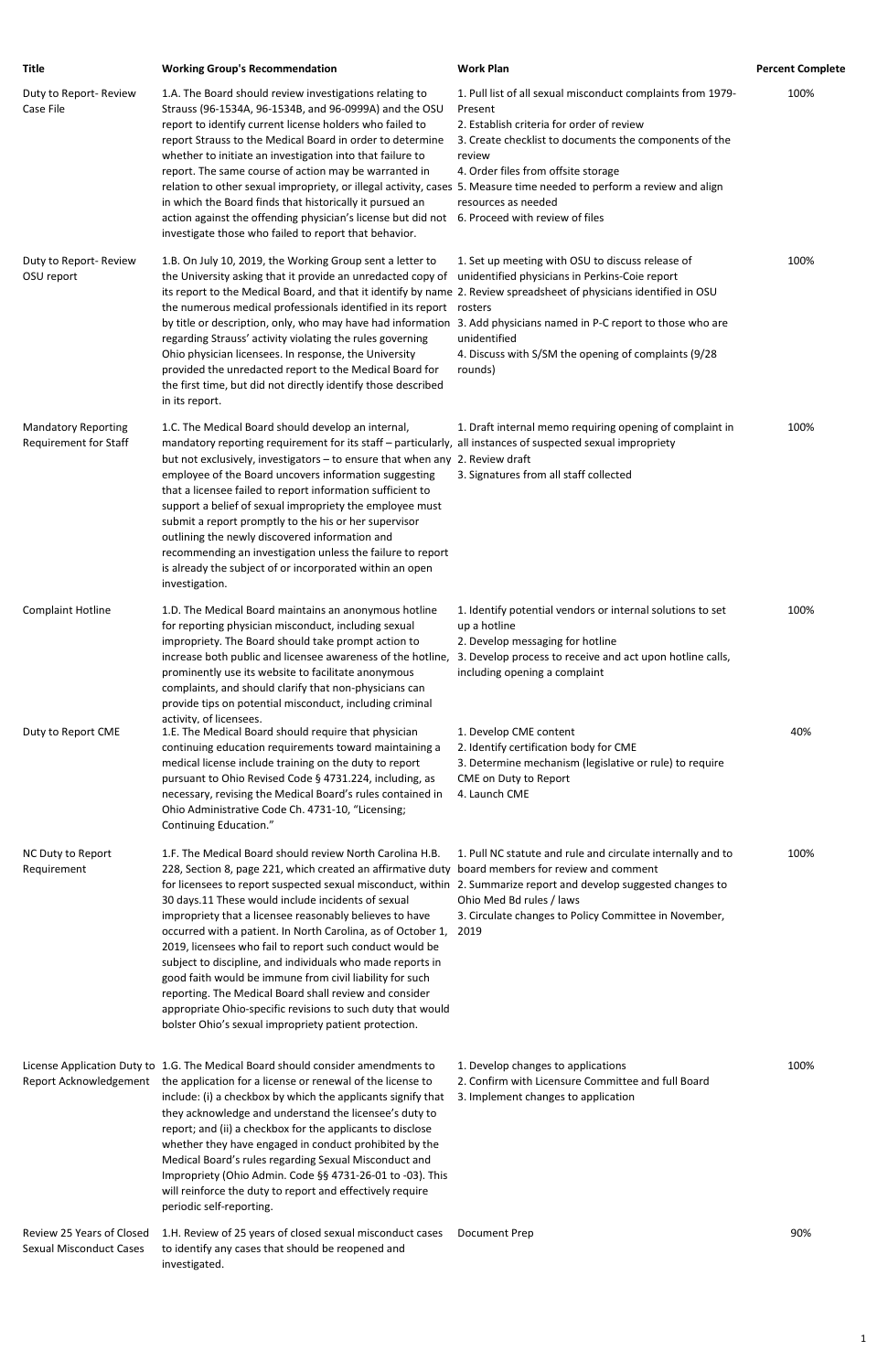| <b>Title</b>                                                        | <b>Working Group's Recommendation</b>                                                                                                                                                                                                                                                                                                                                                                                                                                                                                                                                                                                                                                                                                                                                                                                                                                                                                                                                                                                                                                                    | <b>Work Plan</b>                                                                                                                                                                                                                                                                                                                             | <b>Percent Complete</b> |
|---------------------------------------------------------------------|------------------------------------------------------------------------------------------------------------------------------------------------------------------------------------------------------------------------------------------------------------------------------------------------------------------------------------------------------------------------------------------------------------------------------------------------------------------------------------------------------------------------------------------------------------------------------------------------------------------------------------------------------------------------------------------------------------------------------------------------------------------------------------------------------------------------------------------------------------------------------------------------------------------------------------------------------------------------------------------------------------------------------------------------------------------------------------------|----------------------------------------------------------------------------------------------------------------------------------------------------------------------------------------------------------------------------------------------------------------------------------------------------------------------------------------------|-------------------------|
| Establish Meaningful Law<br><b>Enforcement Ties</b>                 | 1.H. Review of 25 years of closed sexual misconduct cases<br>to identify any cases that should be reopened and<br>investigated.<br>2.A. The Working Group recommends that the Medical<br>Board's plan include a plan to establish meaningful ties to<br>local law enforcement in areas of the state having the<br>highest incidence of sexual impropriety investigations,<br>including with established victim advocacy programs in<br>those agencies and Sexual Assault Response Teams (SARTs)                                                                                                                                                                                                                                                                                                                                                                                                                                                                                                                                                                                          | Review<br>1. Identify areas of state with highest occurrences of<br>sexual misconduct allegations (focus on largest cities, at a<br>minimum)<br>2. Identify existing contacts in all areas<br>3. Seek points of contact for areas where an existing<br>contact does not exist                                                                | 1%<br>60%               |
| <b>Contact Law Enforcement</b><br>on all Sexual Misconduct<br>Cases | 2.B. The Working Group recommends that the Medical<br>Board's plan include instruction to contact law<br>enforcement upon the opening of a sexual impropriety<br>investigation to determine whether law enforcement has<br>received or is investigating allegations against the subject of in eLicense system<br>the Medical Board's investigation                                                                                                                                                                                                                                                                                                                                                                                                                                                                                                                                                                                                                                                                                                                                       | 4. Document and retain lists of points of contact for both<br>LE and local victim advocates<br>1. Develop mechanism to require LE contact in all sexual<br>misconduct cases<br>2. Leverage contacts from item 2A to share information<br>3. Document the date and nature of the contact with LE                                              | 100%                    |
| When to Include Law<br>Enforcement                                  | 2.C. The Working Group recommends that the Medical<br>Board's plan include guidance on when to involve law<br>enforcement or the prosecutor's office so that the dual<br>purposes of law enforcement conducting a criminal<br>investigation and the Medical Board conducting an<br>administrative investigation are best served.                                                                                                                                                                                                                                                                                                                                                                                                                                                                                                                                                                                                                                                                                                                                                         | 1. Identify points of contact for major associations (e.g.<br>OPAA) in the state<br>2. Identify points of contact to assist the Med Bd in<br>defining "rules of engagement" for sexual misconduct<br>investigations<br>3. Embed agreed-upon rule into the ROI checklist and<br>investigator manual, as well as Sexual Misconduct<br>protocol | 100%                    |
| Sexual Abuse Recognition<br><b>Staff Training</b>                   | 2.D. The Working Group recommends that the Medical<br>Board's plan include Medical Board staff training in<br>recognizing criminal sexual abuse, which is not a substitute<br>for consulting law enforcement or local prosecutors.                                                                                                                                                                                                                                                                                                                                                                                                                                                                                                                                                                                                                                                                                                                                                                                                                                                       | 1. Identify training provider for sexual criminal abuse<br>2. Train staff initially<br>3. Develop a plan for ongoing training for staff                                                                                                                                                                                                      | 75%                     |
| Update Investigator<br>Manual re: Law<br>Enforcement Involvement    | 2.E. Early involvement of law enforcement is critical where<br>potential criminal conduct is detected, both to gather<br>information for the Medical Board investigation as well as<br>to aide law enforcement to identify and investigate criminal LE involvement<br>activity. As a result, depending upon the nature of the<br>conduct, victims, and specific circumstances of each case,<br>the Medical Board's protocol must allow for its employees<br>to exercise sound investigative judgment on when to<br>diverge from that protocol and contact law enforcement<br>immediately and directly, without risking internal or<br>disciplinary reprimand.                                                                                                                                                                                                                                                                                                                                                                                                                            | 1. Update investigator manual and sexual misconduct<br>protocol to allow for greater flexibility in sexual<br>misconduct investigations, as well as directions on early                                                                                                                                                                      | 100%                    |
| <b>Sexual Battery Statutes</b>                                      | 2.F. The Medical Board expressed interest in amending the 1. Take to Med Bd Strauss Committee to make a<br>sexual battery statute(s) in Revised Code Chapter 29 so that recommendation to the Policy Committee<br>a violation in the context of certain physician-patient<br>relationships constitutes criminal conduct by the nature of<br>that relationship. The Working Group recommends that the<br>Medical Board pursue this and other initiatives to better<br>define and allow effective prosecution of criminal sexual<br>conduct by physicians, including, for example, extending<br>statutes of limitation and defining physician criminal<br>conduct. Additionally, the Medical Board should review<br>recent changes to North Carolina law enacted August 1,<br>2019 from House Bill 228, Part VI, beginning on page 20,<br>which created a new criminal offense, punishable as a<br>felony for sexual contact or penetration under pretext of<br>medical treatment. A similar statute in Ohio would serve to<br>deter physicians from this type of felonious conduct in the | 2. Pending outcome of the Strauss Committee, take to<br>Policy Committee for further action                                                                                                                                                                                                                                                  | 50%                     |

## future.

25%

Law Enforcement Best Practices 2.G. While the Working Group focused on the Strauss investigation and the above recommendations focus on investigating criminal sexual conduct, the Medical Board is encouraged to apply the lessons learned and techniques developed to include law enforcement in any case in which notification where appropriate illegal activity is suspected or uncovered. 1. Identify lessons learned and best practices on notification of law enforcement 2. Review investigator manual, enforcement and standards review processes, and all protocols to insert LE Protocol Audit 3.A. The Medical Board should access available resources by entering into a consulting agreement with the Office of Internal Audit in the Office of Budget and Management to ensure its internal controls are model policies and to suggest process improvements where necessary. Further, the Medical Board should engage the Auditor of State to perform a compliance and/or performance audit of the Medical Board's adherence to its own standards regarding 5. Implement corrections identified investigation of sexual impropriety allegations. 1. Contact OBM to get a better understanding of their available services 2. Agree to scope and timeframe of engagement 3. Med Bd begins compiling existing information and process documents 4. Collaborate with auditor to identify gaps in processes and documentation

25%

2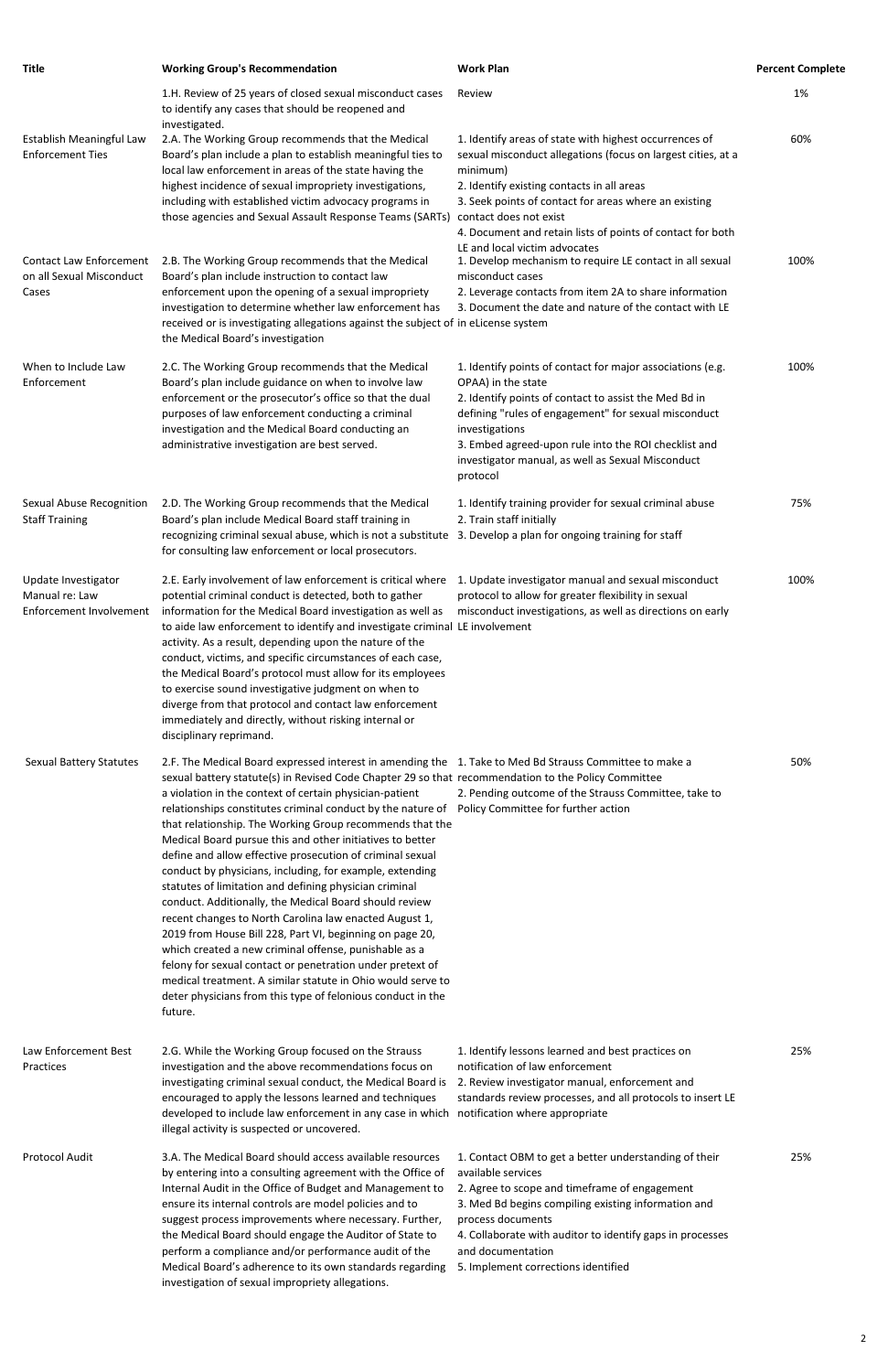| Title                                                                     | <b>Working Group's Recommendation</b>                                                                                                                                                                                                                                                                                                                                                                                                                                                                                                                                | <b>Work Plan</b>                                                                                                                                                                                                                                                                                                                                  | <b>Percent Complete</b> |
|---------------------------------------------------------------------------|----------------------------------------------------------------------------------------------------------------------------------------------------------------------------------------------------------------------------------------------------------------------------------------------------------------------------------------------------------------------------------------------------------------------------------------------------------------------------------------------------------------------------------------------------------------------|---------------------------------------------------------------------------------------------------------------------------------------------------------------------------------------------------------------------------------------------------------------------------------------------------------------------------------------------------|-------------------------|
| Case Review Team                                                          | 3.B. The Medical Board should develop a practice to<br>regularly review the decisions, or a meaningful percentage<br>thereof, made by the Secretary and Supervising Member to 2. Identify reporting and checklist criteria for the review<br>close a sexual impropriety case without investigation or to<br>close a case after investigation and without referral for law<br>enforcement. That review should include legal staff,<br>investigative staff, and an internal or outside victim<br>advocate.                                                             | 1. Identify team members to fill the sexual misconduct<br>close case review team<br>of cases<br>3. Develop reporting mechanisms for the team's actions<br>4. Bring proposed criteria and review process to full board<br>for approval<br>5. Implement team to review proposed cases to be closed                                                  | 100%                    |
| <b>Board Review of Closing</b><br>Cases                                   | 3.C. The Medical Board should consider a review of the<br>manner in which investigative reports are delivered to<br>enforcement attorneys, and whether and how to deliver<br>them to Board Members other than the Secretary and<br>Supervising Member involved in approving them for<br>enforcement, so that the Board, as a whole, is informed at<br>least of the basis for closing sexual impropriety cases even<br>if not informed of the identity of the subject of the                                                                                          | 1. Develop mechanism to document details of<br>investigation without disclosing licensee or patient<br>information<br>2. Identify board members to review de-identified case<br>details and opine on them<br>3. IESR should follow up on any additional investigation<br>needed as part of the review and report back to the<br>reviewing members | 25%                     |
| Aging Case Review                                                         | allegation.<br>3.D. The Medical Board should continue its practice of<br>reviewing aging cases and reviewing the time taken to<br>complete investigations, not to the detriment of the quality<br>of those investigations, but to ensure that a case is<br>investigated and any citation issued promptly, and never<br>again permitted to languish inactive.                                                                                                                                                                                                         | 1. Review Red List process with Med Bd Strauss<br>Committee members to get feedback on format and<br>timing<br>2. Make any adjustments suggested by the committee in<br>consultation with S/SM<br>3. Issue Red List with any updated parameters                                                                                                   | 100%                    |
| <b>Review Other States'</b><br><b>Investigation Oversite</b><br>Practices | 3.E. The Medical Board should review the practices of<br>comparable state medical boards, to assess the use of a<br>similar two-member team to oversee investigations, and to<br>identify feasible quality assurance methods.                                                                                                                                                                                                                                                                                                                                        | 1. Identify practices from other states<br>2. Compile recommendations and sent to Med Bd Strauss<br>Committee<br>3. If statutory changes are needed to affect changes, send<br>to Policy Committee                                                                                                                                                | 25%                     |
| Sharing Case Information<br>with Governmental<br>Agencies                 | 4.A. Effective in 1999, the General Assembly amended §<br>4731.22(F)(5) to permit sharing the investigation with law<br>enforcement and other regulatory agencies. The Working<br>Group supports the Medical Board's proposal to amend it<br>further to replace "governmental agencies" with<br>"governmental entity" to help alleviate unnecessary<br>definitional restrictions on the Board's permission to share<br>investigative information.                                                                                                                    | 4. If changes are non-statutory, implement<br>1. Draft sample language to affect the desired language<br>change<br>2. Seek a legislative vehicle to put it in and get LSC to draft<br>3. Language passed and implemented                                                                                                                          | 50%                     |
| <b>Closed Case Public</b><br>Disclosure                                   | 4.B. In the Strauss case, the enforcement and internal<br>tracking records that may have existed would have<br>provided accountability for the Board's inaction. The<br>Working Group recommends that the Medical Board make<br>public its internal materials that do not themselves<br>constitute a "report required to be submitted to the board<br>under this chapter, a complaint, or information received by<br>the board pursuant to an investigation or pursuant to an<br>inspection " under $\S$ 4731.22(F)(5) when closing a case<br>without formal action. | 1. Leveraging materials developed in 3.C, create a<br>reporting mechanism for this info<br>2. Place metrics and appropriate investigative information<br>on the website to demonstrate the board's progress                                                                                                                                       | 100%                    |
| Protocol for Information<br>Release to Protect the<br>Public              | 4.C. The Working Group recommends a statutory change to 1. Review statute to identify avenues and scenarios by<br>allow the President of the Board, or designated Member(s), which this information could be released.<br>to authorize the release of an investigation, subject to<br>appropriate redaction, when in his or her professional<br>judgment, disclosure of such information would avert or<br>minimize a threat to public health or safety.                                                                                                             | 2. If statute change is needed, Legislative team will seek<br>changes<br>3. Develop protocol for release of info<br>4. Get approval from Med Bd Strauss Committee and full                                                                                                                                                                        | 50%                     |
| Protocol for Information                                                  | 4.D. The Working Group recommends a statutory change                                                                                                                                                                                                                                                                                                                                                                                                                                                                                                                 | board to proceed<br>1. Review statute to identify avenues and scenarios by                                                                                                                                                                                                                                                                        | 50%                     |

Release to Law Enforcement

that would permit the Board, or designated Member(s), to which this information could be released. authorize the release of investigative information, subject 2. If statute change is needed, Legislative team will seek to appropriate redaction, for good cause, specifically including upon request of a law enforcement agency.

changes

3. Develop protocol for release of info

4. Get approval from Med Bd Strauss Committee and full board to proceed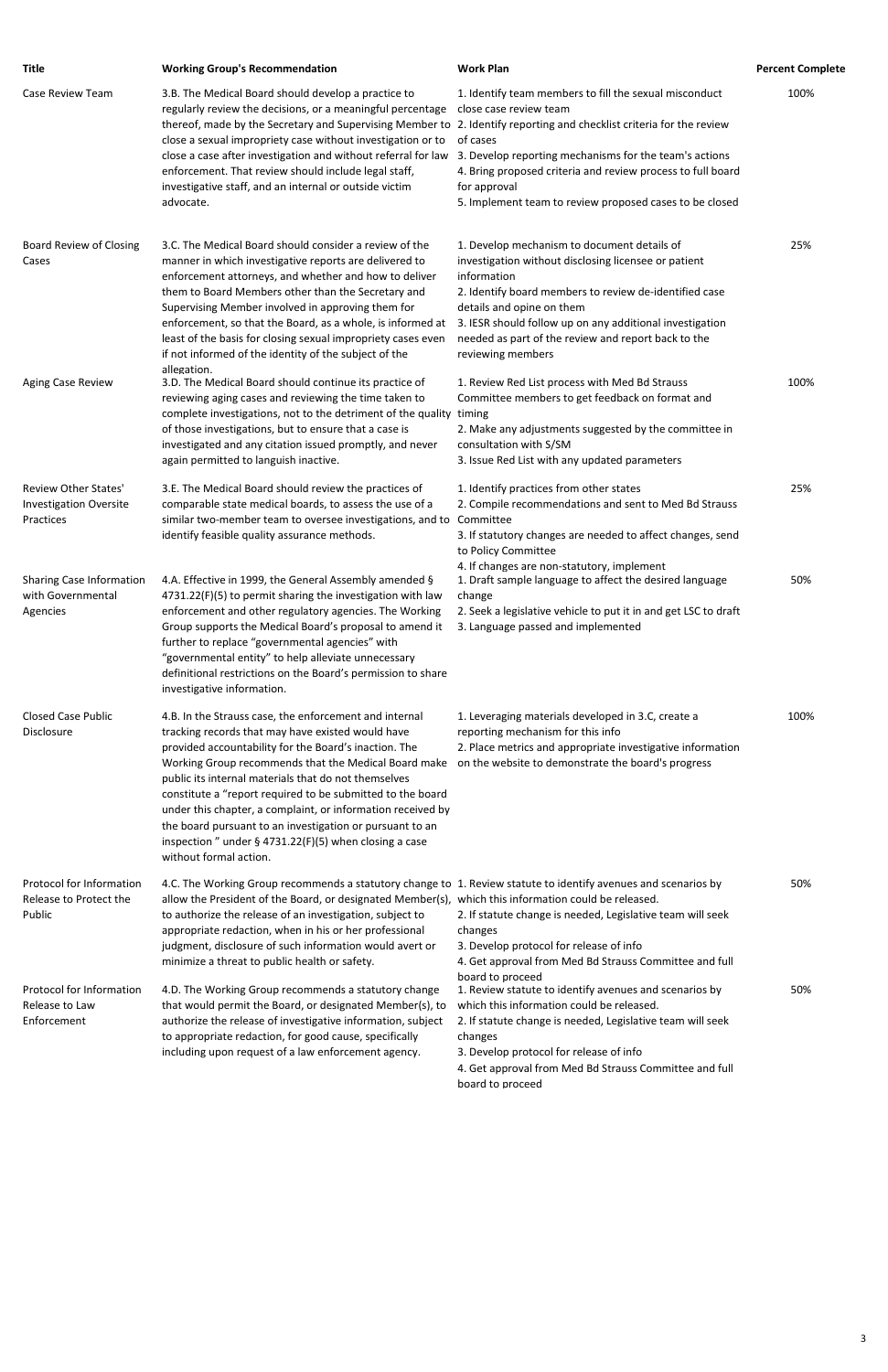| Title                                               | <b>Working Group's Recommendation</b>                                                                                                                                                                                                                                                                                                                                                                                                                                                                                                                                                                                                                                                                                                                                                                                                                                                                                                                                                                                                                                                                                                                                                                                                                                                                                                                                                                                                                                                                                                       | <b>Work Plan</b>                                                                                                                                                                                                                                                                 | <b>Percent Complete</b> |
|-----------------------------------------------------|---------------------------------------------------------------------------------------------------------------------------------------------------------------------------------------------------------------------------------------------------------------------------------------------------------------------------------------------------------------------------------------------------------------------------------------------------------------------------------------------------------------------------------------------------------------------------------------------------------------------------------------------------------------------------------------------------------------------------------------------------------------------------------------------------------------------------------------------------------------------------------------------------------------------------------------------------------------------------------------------------------------------------------------------------------------------------------------------------------------------------------------------------------------------------------------------------------------------------------------------------------------------------------------------------------------------------------------------------------------------------------------------------------------------------------------------------------------------------------------------------------------------------------------------|----------------------------------------------------------------------------------------------------------------------------------------------------------------------------------------------------------------------------------------------------------------------------------|-------------------------|
| <b>Pending Case Public</b><br>Disclosure            | 4.E. The Board should document and disclose the reason<br>for closing a case after investigation when the decision is<br>made not to pursue formal action, and publicly disclose the 2. Place metrics and appropriate investigative information<br>existence of and status of pending cases.<br>4.E.1 Pursuant to Ohio Revised Code § 4731.22(F)(6), the<br>Board reports quarterly on case disposition. For closed<br>cases, the report requires: (a) case number; (b) type of<br>license or certificate; (c) a description of the allegations<br>contained in the complaint; and, (d) the disposition. The<br>Working Group recommends adding sub-part "e" to this<br>list, requiring disclosure of the reason for closure for any<br>case investigated and closed without formal action.<br>4.E.2 In addition, under § 4731.22(F)(6), the Medical board<br>is required to quarterly report how many cases are still<br>pending. The Working Group recommends adding<br>additional descriptors about the pending cases, including<br>the date the complaint was received or opened, the case<br>number assigned, the type of license or certificate to<br>practice, if any, held by the individual against whom the<br>complaint is directed, a brief categorical description of the<br>type of complaint as alleged and a requirement that it<br>include ". for any investigations that remain pending<br>after one year, the reasons the investigations remain<br>pending."<br>4.E.3 While the Board should pursue statutory changes to | 1. Leveraging materials developed in 3.C and 4.B, create a<br>reporting mechanism for this info<br>on the website to demonstrate the board's progress                                                                                                                            | 75%                     |
| Confidentiality Statute of<br>Limitations           | 4.F. The Working Group recommends a time-limit on<br>confidentiality under $\S$ 4731.22(F)(5), or, at least, the<br>confidentiality reserved to the Board's investigation<br>materials, with continued protection of patient and other<br>information that is confidential regardless of its inclusion in drafting<br>an investigation. Such limitations may include a provision to 3. Legislative change occurs<br>make the report of investigation available, subject to<br>appropriate redaction, once formal action is taken against a and policies to reflect the new time limit.                                                                                                                                                                                                                                                                                                                                                                                                                                                                                                                                                                                                                                                                                                                                                                                                                                                                                                                                                      | 1. Med Bd Strauss Committee analyzes the statute and<br>identify opportunities to set a time limit. Sends to Policy<br>Committee for review<br>2. Upon approval of Policy, seek legislative language and<br>4. In the 90-day implementation period, update protocols             | 50%                     |
| <b>Additional Opportunities</b><br>for Transparency | physician licensee.<br>4.G. As part of its October 1, 2019 report, the Medical<br>Board shall make any additional recommendations to the<br>Working Group which would allow for more transparency<br>in its investigations and the closure of complaints when no<br>action is taken by the board, including changes to §<br>4731.22(F)(5) and the viability of a sunset to investigative                                                                                                                                                                                                                                                                                                                                                                                                                                                                                                                                                                                                                                                                                                                                                                                                                                                                                                                                                                                                                                                                                                                                                    | 1. Board members and staff identify list of immediately<br>actionable items, and combine with project management<br>materials<br>2. Med Bd Strauss Committee members review materials<br>and report prior to 10/1/19.<br>3. Report sent to Workgroup on 10/1/19                  | 100%                    |
| Board Structure & Process                           | confidentiality.<br>5.A. The Medical Board should review and compare the<br>Board's number, structure and processes to other<br>appropriately sized state medical boards, using available<br>national membership resources as examples where<br>appropriate, in order to determine whether there are<br>recommendations for changes to the Medical Board of<br>Ohio's size, membership, structure or member-involved<br>processes. This review and recommendation should include<br>a review of the existing roles of the Supervising Member<br>and Secretary. The review should also inform<br>whether other medical boards include member(s) from law<br>enforcement.                                                                                                                                                                                                                                                                                                                                                                                                                                                                                                                                                                                                                                                                                                                                                                                                                                                                     | 1. Identify practices from other states working with the<br><b>FSMB</b><br>2. Compile recommendations and sent to Med Bd Strauss<br>Committee<br>3. If statutory changes are needed to affect changes, send<br>to Policy Committee<br>4. If changes are non-statutory, implement | 25%                     |
| <b>Staff Collaboration</b>                          | 5.B. The Working Group acknowledges pronounced conflict 1. Poll Med Bd Strauss Committee and HR for ideas on<br>between the Medical Board's investigative staff and both<br>its Members and its enforcement staff. The Medical Board<br>should evaluate the conflict(s) between its investigative and issues of conflict<br>enforcement staff, as well as investigative staff and                                                                                                                                                                                                                                                                                                                                                                                                                                                                                                                                                                                                                                                                                                                                                                                                                                                                                                                                                                                                                                                                                                                                                           | staff engagement and feedback<br>2. Conduct teamwork exercises to identify and address<br>3. Develop action plan to remediate issues of conflict                                                                                                                                 | 25%                     |

management, and provide suggested resolution(s) that would encourage all staff to work collaboratively, as the Board cannot achieve its best work for protecting the public when tensions between these factions inhibit meaningful collaboration toward their shared goal.

4. Implement solutions

Victim Coordinators 6.A. The Working Group recommends, and the Medical Board indicated that it has begun, developing victim advocacy expertise internally, and identifying the victim advocacy network(s) available in law enforcement and prosecutors' offices, including investigators becoming involved in area Sexual Assault Response Teams (SARTs) where they exist.

1. Provide an update on current victim coordinator acquisition status

2. Working with OPAA, identify as many counties as possible that have victim advocates and engage them for a partnership

3. Develop an ongoing roster of counties that offer services and connect internal and contracted Med Bd staff to foster relationships with those counties